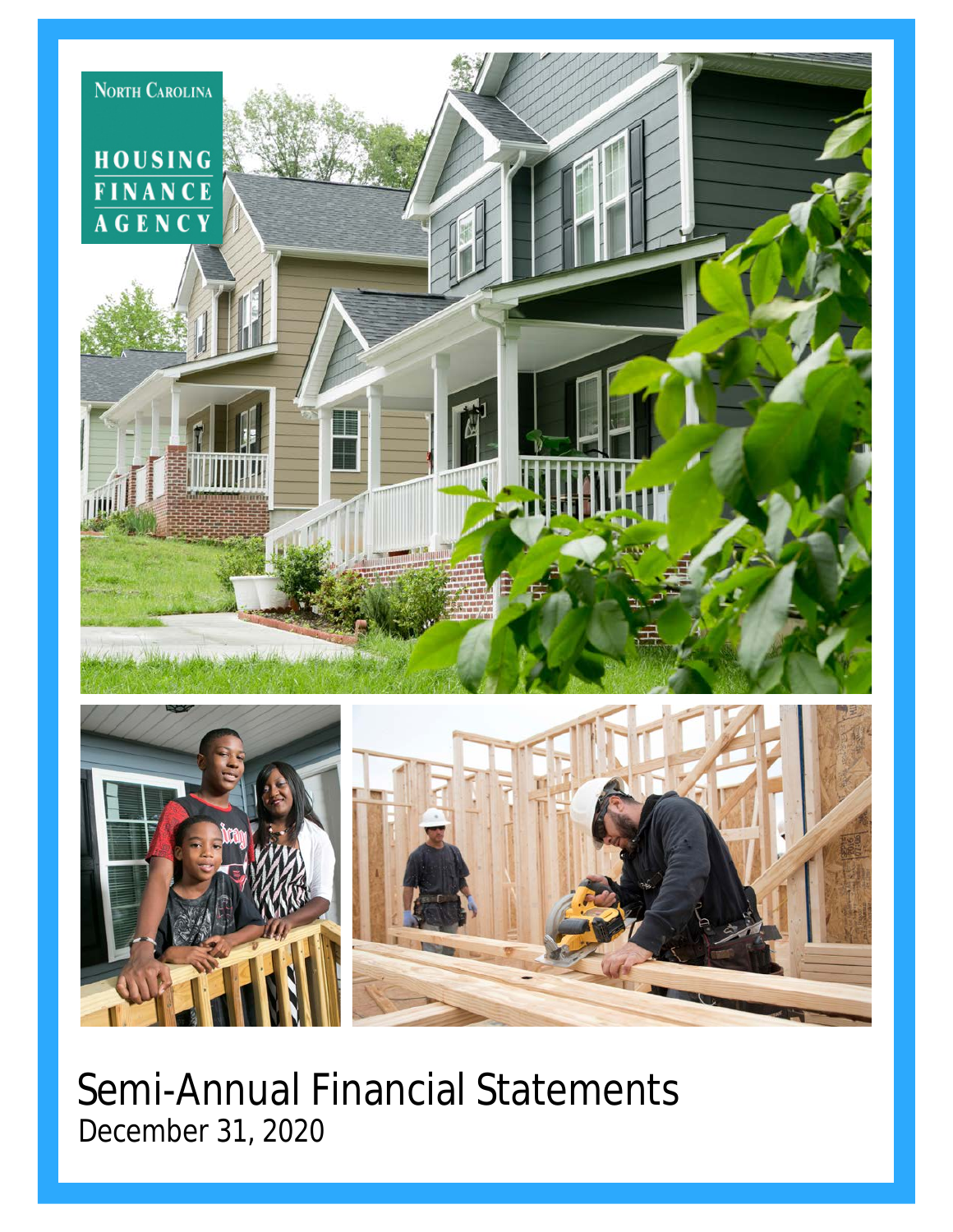## Semi-Annual Financial Statements

*Six months ended December 31, 2020* 

North Carolina Housing Finance Agency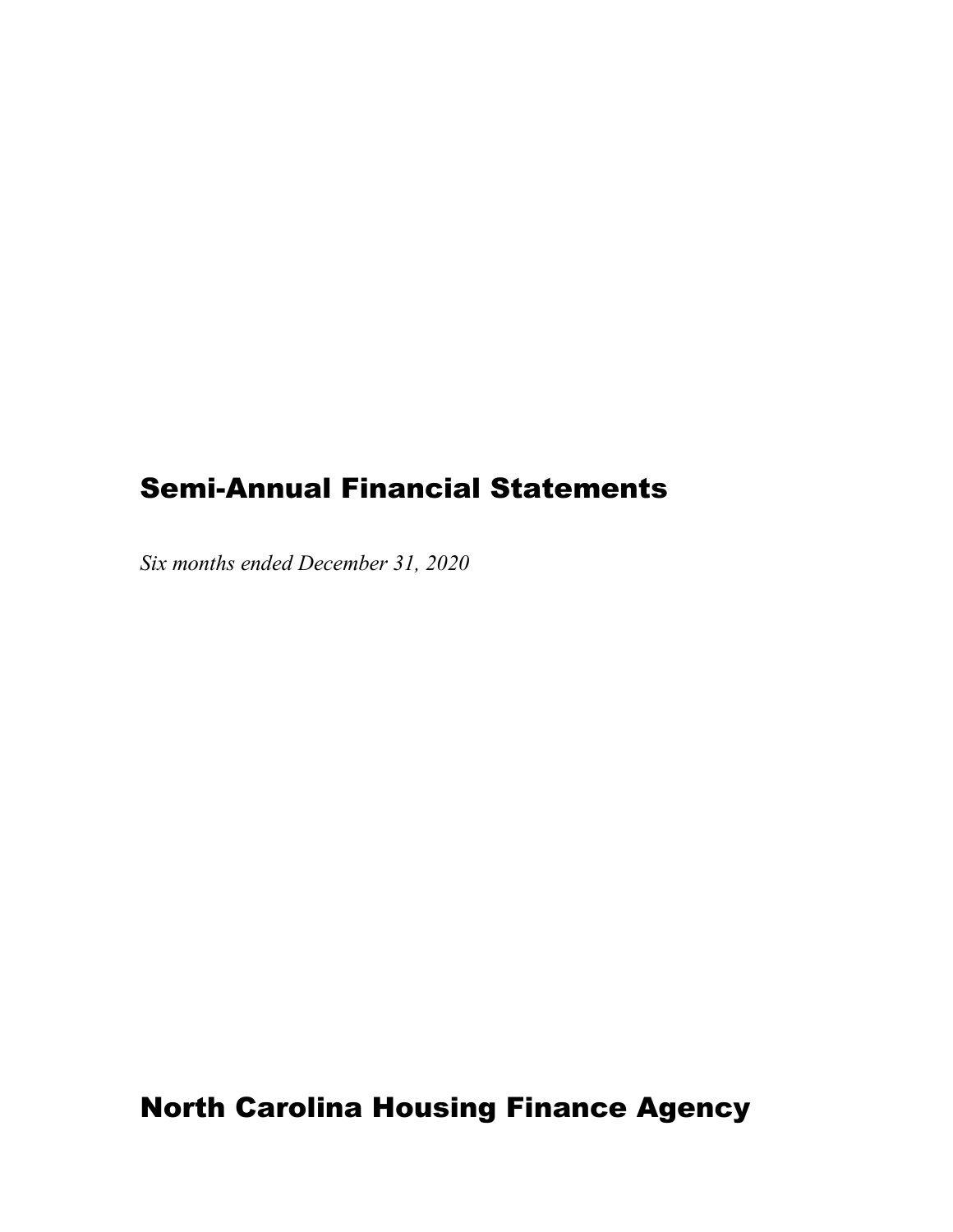## **NORTH CAROLINA HOUSING FINANCE AGENCY FINANCIAL STATEMENTS AND ADDITIONAL INFORMATION FOR THE SIX MONTHS ENDED DECEMBER 31, 2020**

## **TABLE OF CONTENTS**

### FINANCIAL STATEMENTS

### ADDITIONAL INFORMATION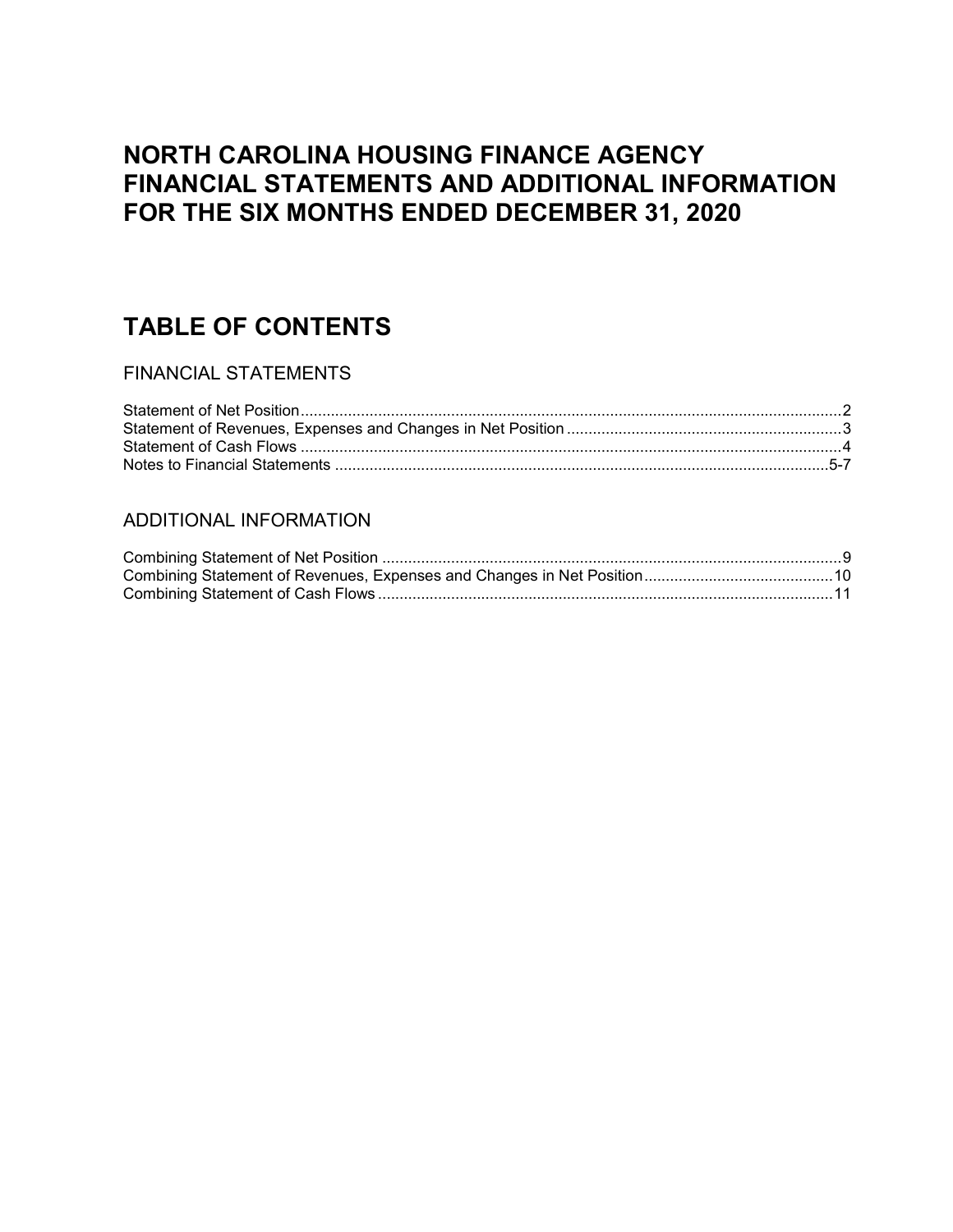**STATEMENT OF NET POSITION AS OF DECEMBER 31, 2020**

**(Unaudited)**

#### **(in thousands)**

| <b>ASSETS</b>                                            |               |
|----------------------------------------------------------|---------------|
| <b>Current assets:</b>                                   |               |
| Cash and cash equivalents                                | \$<br>37,682  |
| Restricted cash and cash equivalents                     | 770,309       |
| <b>Restricted investments</b>                            | 14,857        |
| Accrued interest receivable on investments               | 3,975         |
| Mortgage loans receivable                                | 79,923        |
| Accrued interest receivable on mortgage loans            | 3,166         |
| State receivables                                        | 427           |
| Other assets                                             | 5,970         |
| <b>TOTAL CURRENT ASSETS</b>                              | \$<br>916,309 |
|                                                          |               |
| <b>Noncurrent assets:</b>                                |               |
| Investments                                              | \$<br>1,029   |
| <b>Restricted investments</b>                            | 1,146,524     |
| Mortgage loans receivable, net                           | 364,394       |
| Capital assets, net                                      | 2,948         |
| Other assets, net                                        | 20            |
| TOTAL NONCURRENT ASSETS                                  | \$1,514,915   |
| <b>TOTAL ASSETS</b>                                      | \$2,431,224   |
|                                                          |               |
| DEFERRED OUTFLOWS OF RESOURCES                           |               |
| Deferred outflows for pensions                           | \$<br>2,742   |
| Deferred outflows for other postemployment benefits      | 3,078         |
| Accumulated decrease in fair value of hedging derivative | 2,293         |
| TOTAL DEFERRED OUTFLOWS OF RESOURCES                     | \$<br>8,113   |
|                                                          |               |
| <b>LIABILITIES</b>                                       |               |
| <b>Current liabilities:</b>                              |               |
| Bonds payable                                            | \$<br>40,375  |
| Accrued interest payable                                 | 20,652        |
| Accounts payable                                         | 32,260        |
| Unearned revenues                                        | 10,355        |
| Other liabilities                                        | 603           |
| <b>TOTAL CURRENT LIABILITIES</b>                         | \$<br>104,245 |
|                                                          |               |
| <b>Noncurrent liabilities:</b>                           |               |
| Bonds payable, net                                       | \$1,393,961   |
| Derivative instrument - interest rate swap               | 2,293         |
| Unearned revenues                                        | 16,981        |
| Pension liability                                        | 5,739         |
| Other postemployment benefits                            | 15,063        |
| Other liabilities                                        | 5,511         |
| TOTAL NONCURRENT LIABILITIES                             | \$1,439,548   |
| <b>TOTAL LIABILITIES</b>                                 | \$1,543,793   |
|                                                          |               |
| DEFERRED INFLOWS OF RESOURCES                            |               |
| Deferred inflows for pensions                            | \$<br>11      |
| Deferred inflows for other postemployment benefits       | 5,291         |
| TOTAL DEFERRED INFLOWS OF RESOURCES                      | \$<br>5,302   |
|                                                          |               |
| <b>NET POSITION</b>                                      |               |
| Net investment in capital assets                         | \$<br>2,948   |
| Restricted net position                                  | 868,126       |
| Unrestricted net position                                | 19,168        |
| <b>TOTAL NET POSITION</b>                                | \$<br>890,242 |

**The accompanying notes are an integral part of these financial statements.**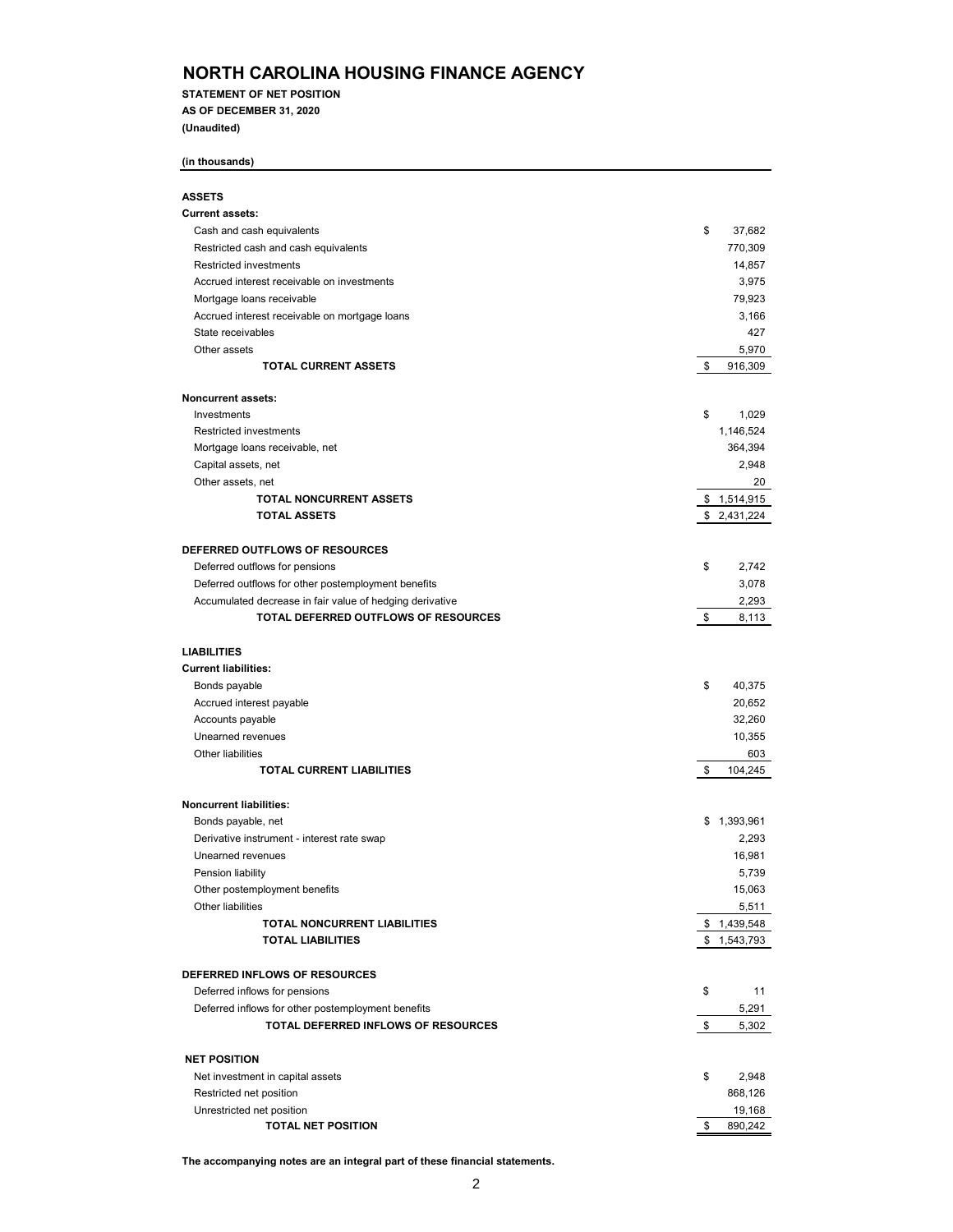**STATEMENT OF REVENUES, EXPENSES AND CHANGES IN NET POSITION SIX MONTHS ENDED DECEMBER 31, 2020 (Unaudited)**

**(in thousands)**

| <b>OPERATING REVENUES</b>                 |               |
|-------------------------------------------|---------------|
| Interest on investments                   | \$<br>22,821  |
| Net increase in fair value of investments | 5,051         |
| Interest on mortgage loans                | 10,225        |
| Federal program awards received           | 96,263        |
| Program income/fees                       | 48,837        |
| Other revenues                            | 620           |
| <b>TOTAL OPERATING REVENUES</b>           | \$<br>183,817 |
| <b>OPERATING EXPENSES</b>                 |               |
| Interest on bonds                         | \$<br>21,743  |
| Mortgage servicing expense                | 556           |
| Federal program expense                   | 101,294       |
| Nonfederal program expense                | 11,985        |
| General and administrative expense        | 12,247        |
| Other expenses                            | 167           |
| <b>TOTAL OPERATING EXPENSES</b>           | \$<br>147,992 |
| <b>OPERATING INCOME</b>                   | \$<br>35,825  |
| <b>NON-OPERATING REVENUES (EXPENSES)</b>  |               |
| State appropriations received             | \$<br>15,330  |
| State grants received                     | 34,987        |
| State program expense                     | (35, 777)     |
| TOTAL NON-OPERATING REVENUES (EXPENSES)   | \$<br>14,540  |
| <b>CHANGE IN NET POSITION</b>             | \$<br>50,365  |
| <b>TOTAL NET POSITION - BEGINNING</b>     | \$<br>839,877 |
| <b>TOTAL NET POSITION - ENDING</b>        | \$<br>890,242 |

**The accompanying notes are an integral part of these financial statements.**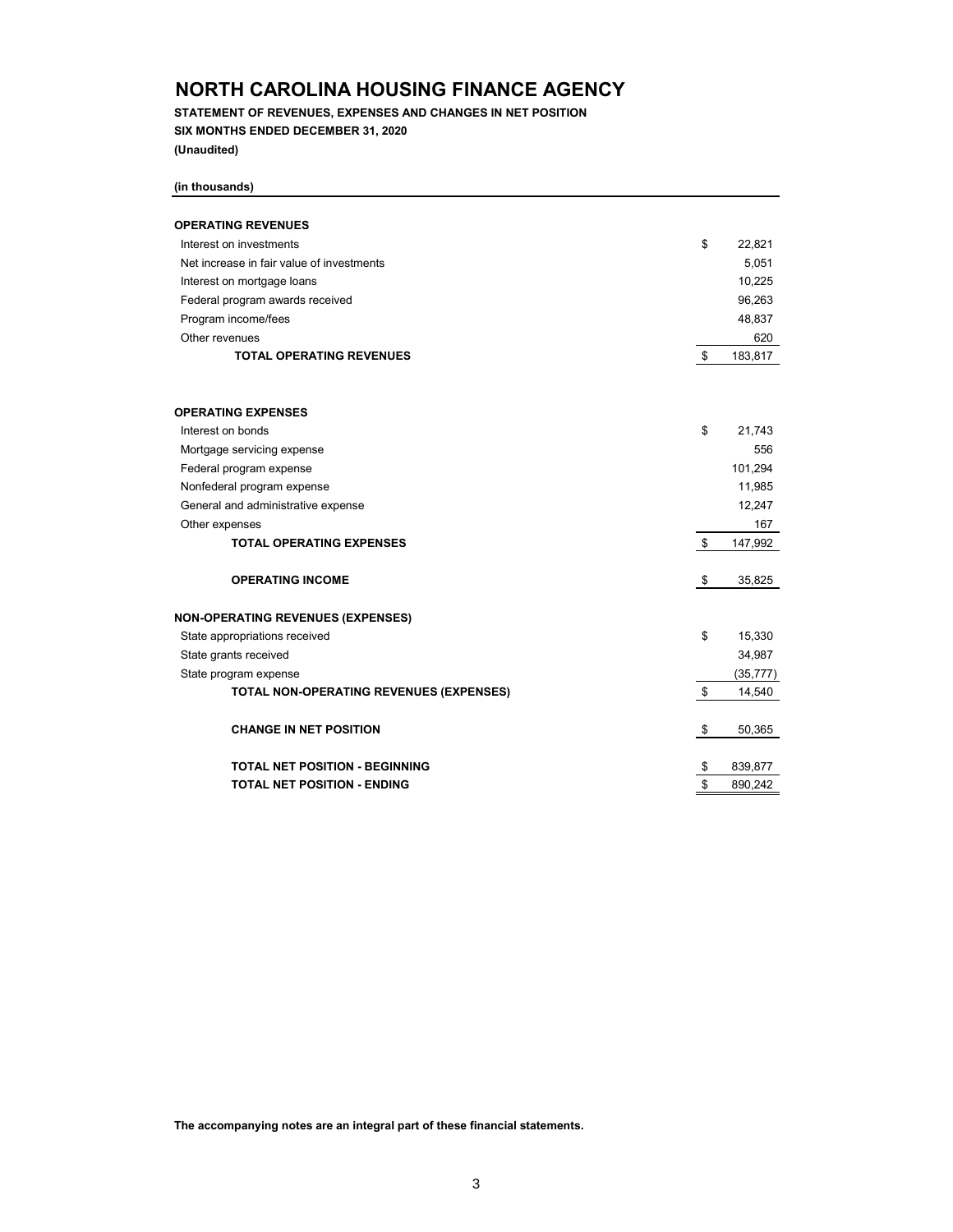**STATEMENT OF CASH FLOWS**

**SIX MONTHS ENDED DECEMBER 31, 2020 (Unaudited)**

#### **(in thousands)**

| Cash flows from operating activities:                                                   |                |
|-----------------------------------------------------------------------------------------|----------------|
| Interest on mortgage loans                                                              | \$<br>10,051   |
| Principal payments on mortgage loans                                                    | 46,926         |
| Purchase of mortgage loans                                                              | (7, 108)       |
| Principal payments on mortgage loans held for resale                                    | 3,697          |
| Federal program awards received                                                         | 93,486         |
| Federal program expense                                                                 | (100, 993)     |
| Nonfederal program expense                                                              | (11, 985)      |
| Federal grant administration income                                                     | 4,403          |
| Program income/fees                                                                     | 43,624         |
| Other expenses                                                                          | 17,712         |
| Other revenues                                                                          | (3, 153)       |
| Net cash provided by operating activities                                               | \$<br>96,660   |
| Cash flows from non-capital financing activities:                                       |                |
| <b>Issuance of bonds</b>                                                                | \$<br>200,000  |
| Principal repayments on bonds                                                           | (74, 935)      |
| Interest paid                                                                           | (13,902)       |
| Bond issuance costs paid                                                                | (1,612)        |
| Net transfers                                                                           | (72, 380)      |
| State appropriations received                                                           | 15,330         |
| State grants received                                                                   | 26,462         |
| State tax credits                                                                       | (88)           |
| State program expense                                                                   | (34, 971)      |
| Net cash provided by non-capital financing activities                                   | \$<br>43,904   |
| Cash flows from investing activities:                                                   |                |
| Proceeds from sales or maturities of investments                                        | \$<br>72,841   |
| Purchase of investments                                                                 | (104, 024)     |
| Earnings on investments                                                                 | 23,059         |
| Net cash used in investing activities                                                   | \$<br>(8, 124) |
| Net increase in cash                                                                    | \$<br>132,440  |
| Cash and cash equivalents at beginning of year                                          | 675,551        |
| Cash and cash equivalents at end of year                                                | \$<br>807,991  |
| Reconciliation of operating income to net cash provided by operating activities:        |                |
| Operating income                                                                        | \$<br>35,825   |
| Adjustments to reconcile operating income to net cash provided by operating activities: |                |
| Interest on investments                                                                 | (22, 821)      |
| Increase in fair value of investments                                                   | (5,051)        |
| Interest on bonds                                                                       | 21,743         |
| Non-operating mortgage loan loss                                                        | (806)          |
| Change in operating assets and liabilities:                                             |                |
| Decrease in mortgage loans receivable                                                   | 39,999         |
| Increase in accrued interest receivable on mortgage loans                               | (129)          |
| Decrease in mortgage loans held for resale                                              | 3,697          |
| Increase in other assets                                                                | (3,655)        |
| Increase in accounts payable and other liabilities                                      | 30,289         |
| Decrease in unearned revenues                                                           | (2, 431)       |
| <b>Total adjustments</b>                                                                | \$<br>60,835   |
| Net cash provided by operating activities                                               | \$<br>96,660   |

**The accompanying notes are an integral part of these financial statements.**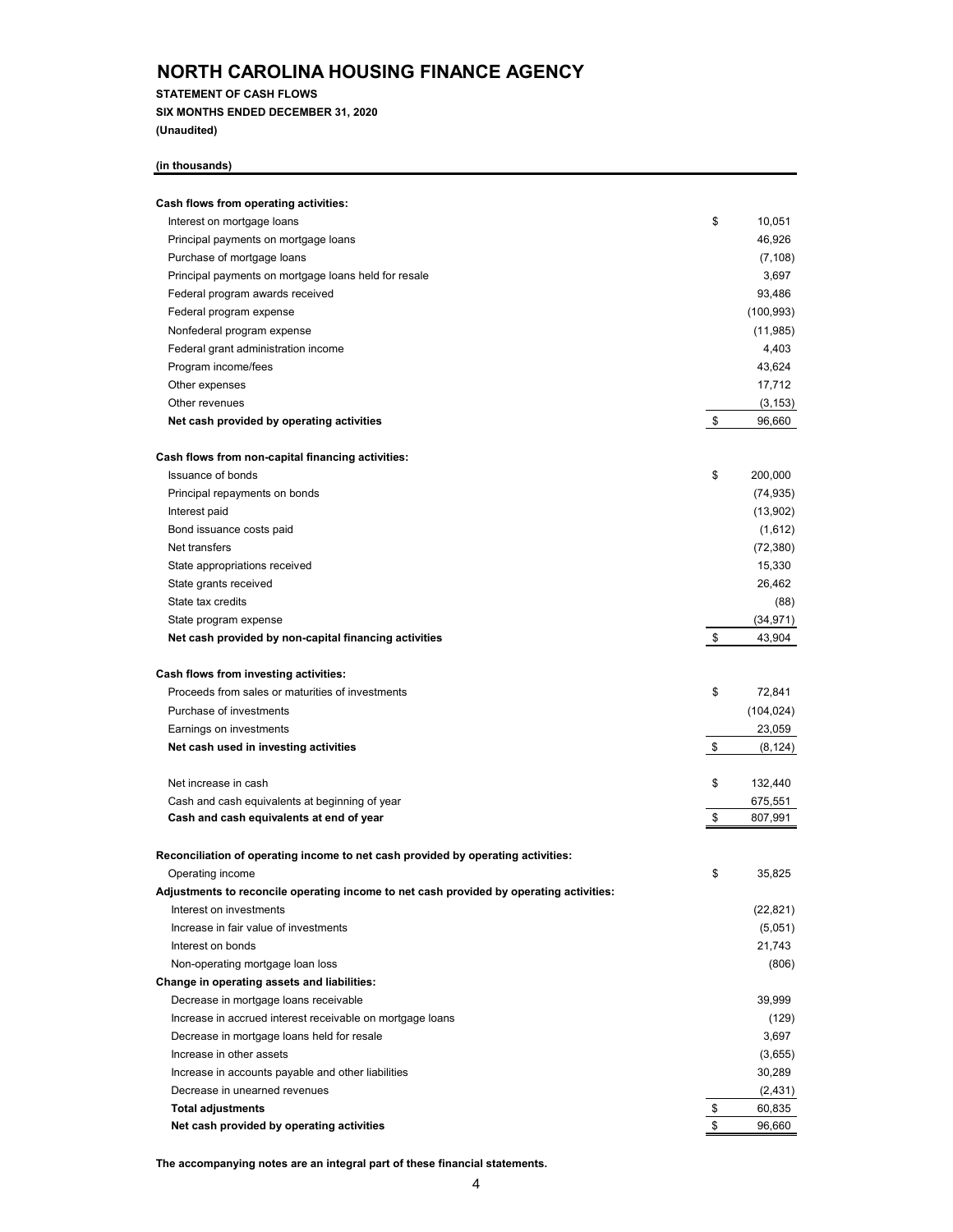## **NOTES TO FINANCIAL STATEMENTS** *(Unaudited)*

**A. BASIS OF PRESENTATION** The accompanying financial statements of the North Carolina Housing Finance Agency (Agency) have been prepared in accordance with generally accepted accounting principles in the United States of America as applicable to governments. The Governmental Accounting Standards Board establishes standards of financial accounting and reporting for state and local government entities. For full note disclosure, refer to the June 30, 2020 financial statements posted on the Agency's website at www.nchfa.com.

**Programs** The Agency's accounts are organized on the basis of programs. Each program represents a separate accounting entity. Agency resources are allocated to these programs based on legal responsibility, fiscal accountability, and management designation. The Agency's primary programs are summarized below:

Agency ProgramsDirect administrative and operational activities, including operating expenses of various programs, are recorded in Agency Programs.

Housing Trust Fund Programs The North Carolina Trust and Oil Overcharge Act created the North Carolina Housing Trust Fund (HTF) and the North Carolina Housing Partnership (Housing Partnership). The purpose of the HTF is to increase the supply of decent, affordable, and energyefficient housing for residents of the State of North Carolina (State) with low and moderate incomes. The Housing Partnership is responsible for developing policy for the operation of several programs within the HTF. The Agency staff provides services to the Housing Partnership and administers the HTF programs. The Agency received State appropriations in the amount of \$13,830,000 for the six months ended December 31, 2020. Of this amount, \$3,830,000 is a recurring appropriation that is used to make loans and grants under the HTF programs. The remaining \$10,000,000 nonrecurring appropriation is for the Workforce Housing Loan Program, which makes loans for qualified North Carolina low-income multifamily housing developments.

During the six months ended December 31, 2020, the Agency received \$1,948,000 from the North Carolina Department of Health and Human Services (DHHS) for the Community Living Housing Fund (CLHF). This amount, in addition to \$1,229,000 received in fiscal year 2020 and \$7,296,000 received in fiscal year 2019, was appropriated by the General Assembly in September 2020 and is reported in *State grants received*.

Federal and State Programs The Agency administers several federal programs. Of the Agency's federal programs, the Section 8 programs and the HOME Investment Partnerships Program (HOME) represent 78% and 14% of federal expenditures, respectively. The Agency receives a fee for administering these programs. The Hardest Hit Fund® program substantially wound down in fiscal year 2020, accounting for only 3% of federal expenditures for the six months ending December 31, 2020.

The HOME Program is matched with State funds appropriated by the General Assembly; during the six months ended December 31, 2020, \$1,500,000 of HOME Match funds were received and are reported in *State appropriations received*. The Agency received \$2,752,000 for the Key Rental Assistance program and \$21,762,000 for the Community Living Rental Assistance Program from DHHS during the six months ended December 31, 2020. Both amounts are reported in *State grants received*.

Home Ownership Bond Programs The Home Ownership Bond Programs were created through various single-family trust agreements and are restricted as to their use. The proceeds of individual bond issues have historically been used to purchase first-time home buyer mortgage loans for singlefamily residential units. These mortgage loans are reflected in *Mortgage loans receivable, net*, and the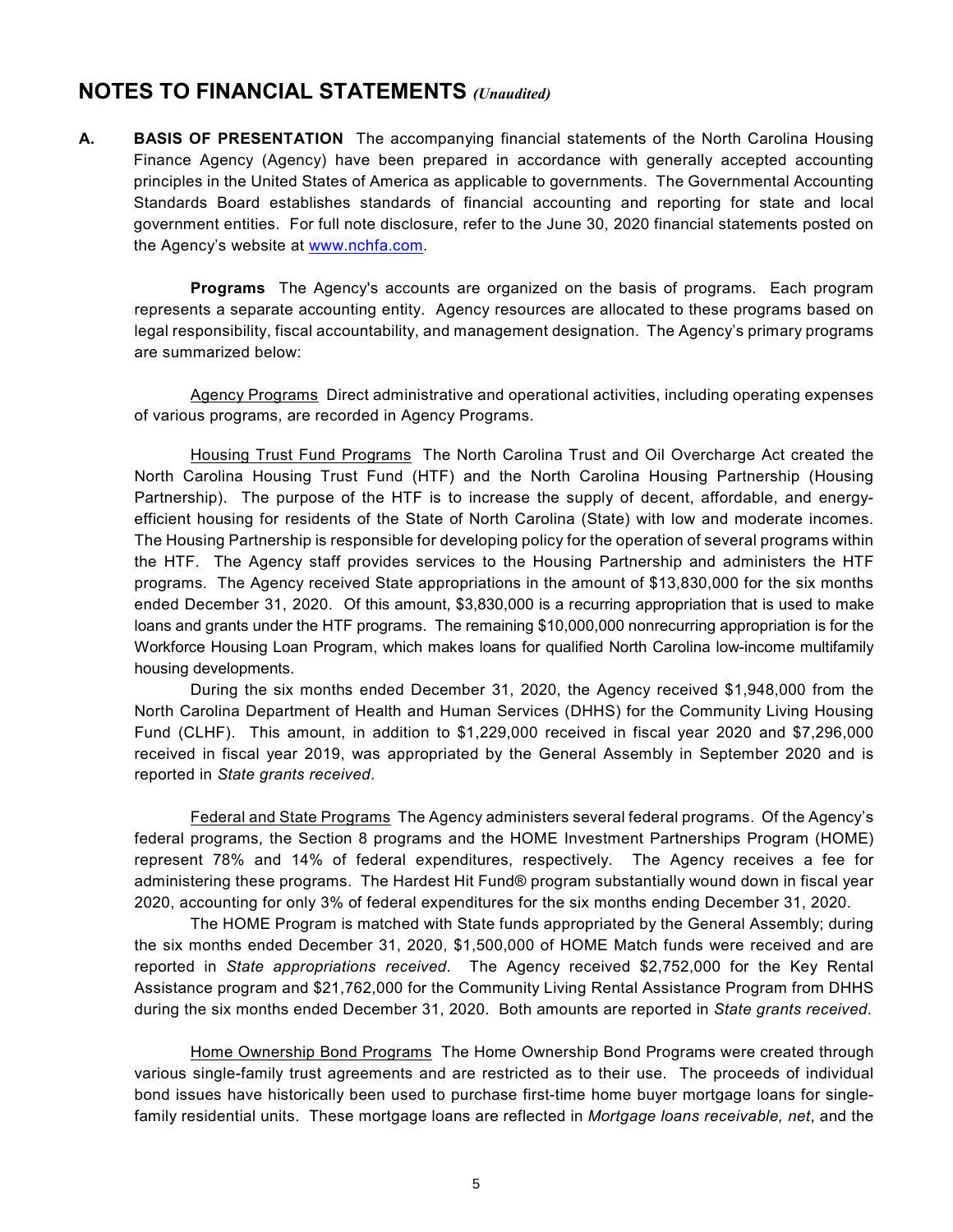related interest income is reflected in *Interest on mortgage loans*. Bond proceeds are used to purchase mortgage-backed securities (MBS) in which first-time home buyer mortgage loans are pooled. These MBS are reflected in *Investments*, with the earnings from the MBS reflected in *Interest on investments*.

In addition to mortgage loans financed through the sale of bond issues, the Agency also finances mortgage loans through the sale of MBS on the secondary market. Because these MBS are sold on the secondary market, the revenue from the sales is reflected in *Program income/fees*.

The down payment assistance and the lender compensation related to the mortgage loans, regardless of whether sold on the secondary market or financed with bond proceeds, are reflected in *Nonfederal program expense*.

The 2009 Trust Indenture was defeased as of October 2020, and is explained in more detail in Note B, "Bonds Payable."

#### **B. BONDS PAYABLE**

Bonds payable activity for the year ended December 31, 2020 was as follows (*in thousands*):

|                                   | <b>Beginning</b><br><b>Balance</b> |   | <b>Additions</b> |     | <b>Reductions</b> |   | Ending<br><b>Balance</b> |
|-----------------------------------|------------------------------------|---|------------------|-----|-------------------|---|--------------------------|
| <b>Bonds Payable</b>              |                                    |   |                  |     |                   |   |                          |
| Home Ownership                    | \$1,329,390                        |   | \$200,000        |     | $$$ (145,425)     |   | \$1,383,965              |
| Home Ownership (Direct Placement) | 17,205                             |   |                  |     | (1,020)           |   | 16,185                   |
|                                   | \$1,346,595                        |   | \$200,000        | \$. | (146, 445)        | S | 1,400,150                |
|                                   |                                    |   |                  |     |                   |   |                          |
| Unamortized Bond Premium          | \$<br>29,252                       | S | 6.643            | S   | (1.709)           |   | 34,186                   |
| <b>Total Bonds Payable, Net</b>   | 1,375,847                          |   | 206,643          |     | (148, 154)        |   | 1,434,336                |

Bonds payable as of December 31, 2020 are as follows (*in thousands*):

|                                              | <b>Stated</b>    | <b>Final</b>    | Principal     |
|----------------------------------------------|------------------|-----------------|---------------|
| <u>Issue</u>                                 | <u>Rates (%)</u> | <b>Maturity</b> | <b>Amount</b> |
| <b>Home Ownership Revenue Bonds</b>          |                  |                 |               |
| (1998 Housing Revenue Bonds Trust Agreement) |                  |                 |               |
| Series 32                                    | 4.000            | 1/1/2030        | \$<br>24,885  |
| Series 33                                    | $3.163 - 4.319$  | 1/1/2029        | 25,300        |
| Series 34                                    | $2.812 - 3.602$  | 7/1/2035        | 9,405         |
| Series 35                                    | $2.870 - 3.686$  | 7/1/2032        | 12,820        |
| Series 36                                    | $2.478 - 3.482$  | 1/1/2031        | 19,675        |
| Series 37A & Series 37B                      | $1.750 - 3.500$  | 7/1/2039        | 110,425       |
| Series 37C (Direct Placement)                | Variable         | 1/1/2035        | 16,185        |
| Series 38                                    | $1.750 - 4.000$  | 7/1/2047        | 207,065       |
| Series 39                                    | $2.400 - 4.000$  | 7/1/2048        | 127,530       |
| Series 40                                    | $2.250 - 4.250$  | 7/1/2047        | 89,275        |
| Series 41                                    | $1.700 - 4.000$  | 1/1/2050        | 140,715       |
| Series 42                                    | $1.100 - 4.000$  | 1/1/2050        | 147,640       |
| Series 43                                    | $1.150 - 4.000$  | 7/1/2050        | 149,230       |
| Series 44                                    | $0.875 - 4.000$  | 7/1/2050        | 120,000       |
| Series 45                                    | $0.150 - 3.000$  | 7/1/2051        | 200,000       |
| <b>Total Bonds Outstanding</b>               |                  |                 | \$1,400,150   |
| <b>Plus Unamortized Bond Premium</b>         |                  |                 | \$<br>34,186  |
| <b>Total Bonds Payable, Net</b>              |                  |                 | \$1,434,336   |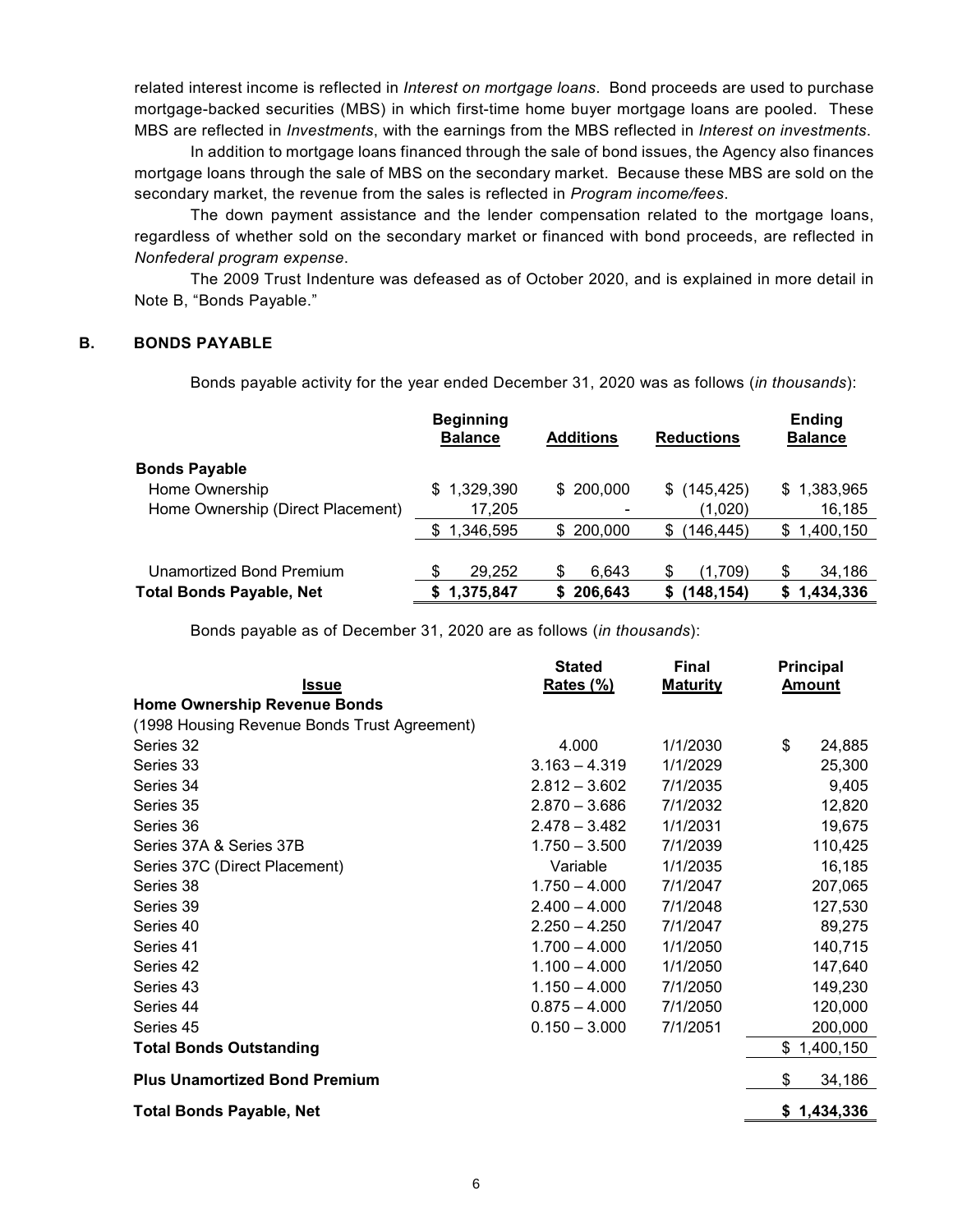On October 14, 2020, the Agency issued \$200 million in Series 45 bonds in the 1998 Trust Indenture to advance refund all of the 2009 resolution bonds outstanding, totaling \$71.5 million. While most of the proceeds will be applied to new NC Home Advantage Mortgage production, a portion of the proceeds was used to defease the bonds and accrued interest in the 2009 Trust Indenture. The bonds in the 2009 Trust Indenture were not eligible to be called until January 1, 2021 and July 1, 2021, so \$58.2 million of the Series 45 proceeds was placed into escrow by the Agency's trustee, Bank of New York Mellon, NA. In addition, \$14.2 million of cash in the 2009 Trust Indenture was also placed into escrow. The amounts placed in escrow were invested by the trustee in state and local government securities generating earnings sufficient to refund the bonds and pay accrued interest in full on January 1, 2021 and July 1, 2021. As a result, the 2009 Trust Indenture was defeased effective October 2020. The FirstHome mortgage loans in the 2009 Trust Indenture were transferred to the Series 45 Revenue Fund of the 1998 Trust Indenture as collateral for the Series 45 bonds, and the all remaining assets of the 2009 Trust Indenture were transferred to the 1998 Trust Indenture.

The advance refunding associated with the defeasance of the 2009 Trust Indenture resulted in a reduction of the Agency's aggregate debt service payments and an economic gain of \$7.06 million based on a 0% prepayment speed.

**Special Facilities (Conduits)** The Agency issues Multifamily Housing Revenue Bonds which are not presented in the financial statements of the Agency. These bonds are secured solely by the properties, related revenues of the projects, and the applicable credit enhancements. These bonds do not constitute a debt of, and are not guaranteed by, the State, any political subdivision thereof, or the Agency. Accordingly, these obligations are excluded from the Agency's financial statements.

Bonds payable as of December 31, 2020 for special facilities are as follows *(in thousands)*:

| <b>Issue</b>                                                           | <b>Bond Type</b>                         | <b>Bonds</b><br>Outstanding |
|------------------------------------------------------------------------|------------------------------------------|-----------------------------|
| Series 2019 (Weaver Investment Company<br>Rural Development Portfolio) | <b>Multifamily Housing Revenue Bonds</b> | 15.235                      |

Bonds related to special facilities that were redeemed during the first six months of fiscal year 2021 are as follows:

|                                        |                                          | Redemption |
|----------------------------------------|------------------------------------------|------------|
| <b>Issue</b>                           | <b>Bond Type</b>                         | Date       |
| Series 2018 (Catawba Pines Apartments) | <b>Multifamily Housing Revenue Bonds</b> | 9/1/2020   |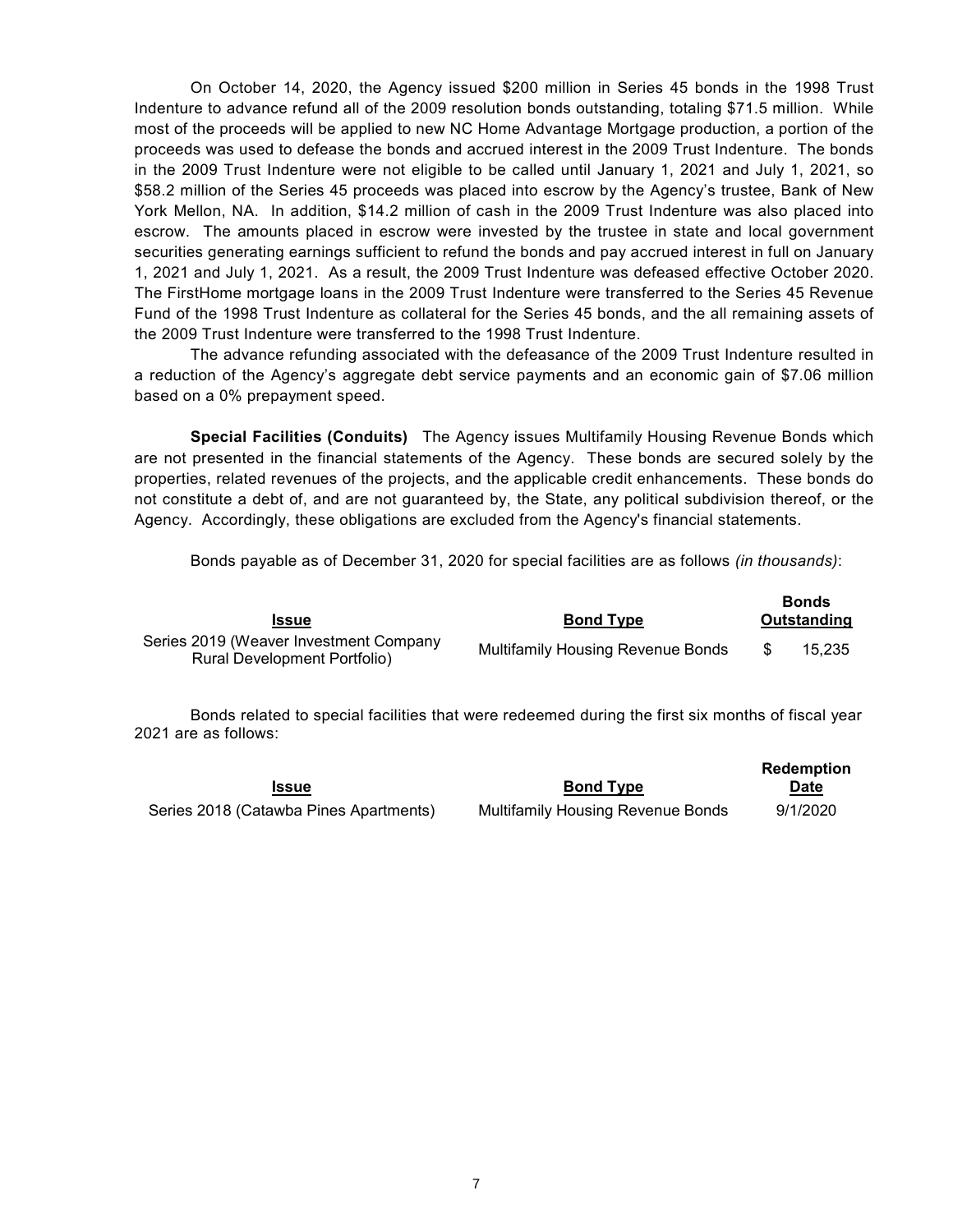## North Carolina Housing Finance Agency

Additional Information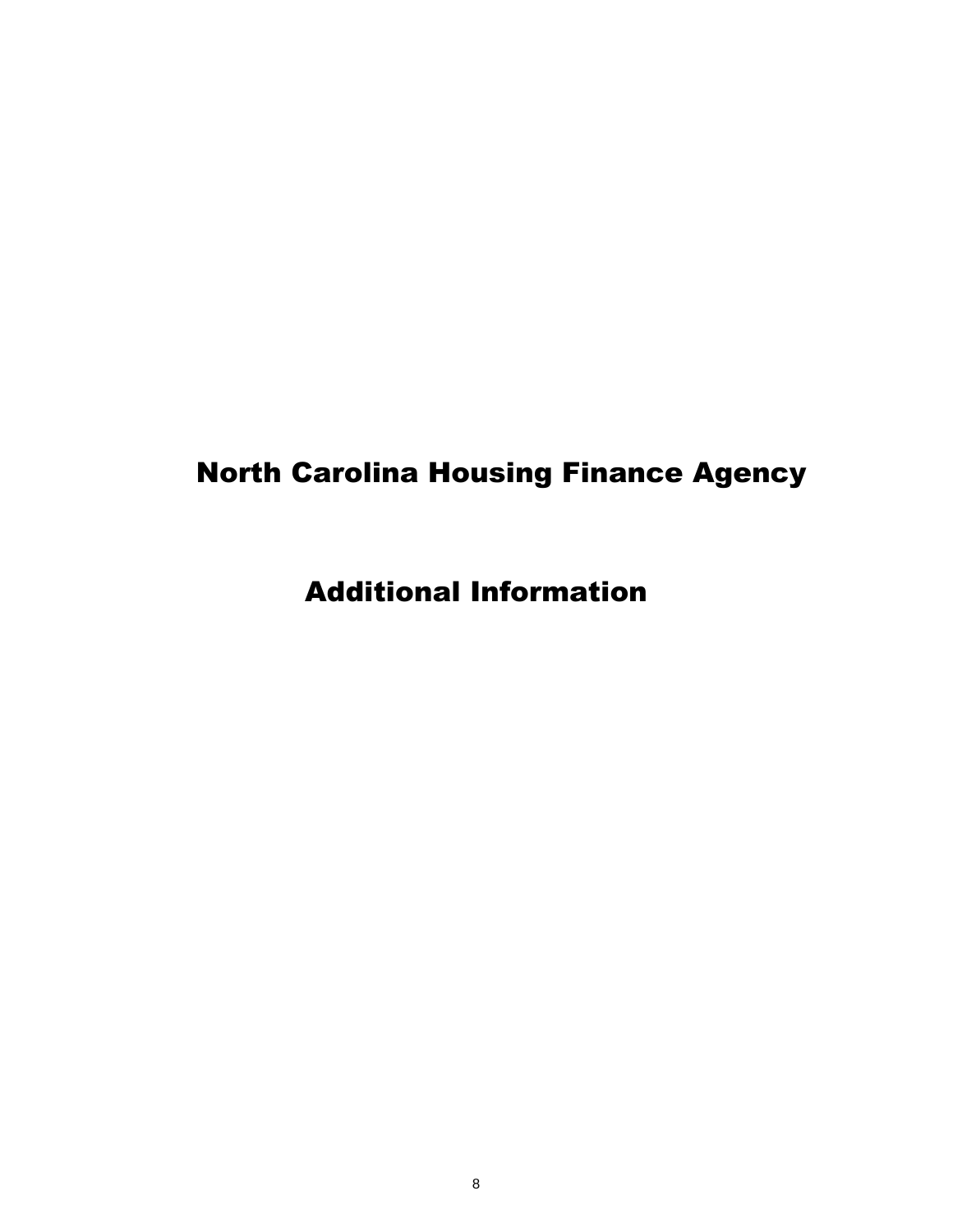**COMBINING STATEMENT OF NET POSITION**

**AS OF DECEMBER 31, 2020**

| (Unaudited)                                              |                         | <b>AGENCY</b>     |                       |                       |                              |                          |              |           |
|----------------------------------------------------------|-------------------------|-------------------|-----------------------|-----------------------|------------------------------|--------------------------|--------------|-----------|
|                                                          |                         | <b>PROGRAMS</b>   | <b>GRANT PROGRAMS</b> |                       | HOME OWNERSHIP BOND PROGRAMS |                          |              |           |
|                                                          |                         |                   | <b>Housing Trust</b>  | <b>Federal and</b>    |                              |                          |              |           |
| (in thousands)<br><b>ASSETS</b>                          |                         |                   | <b>Fund Programs</b>  | <b>State Programs</b> | 1998                         | 2009                     |              | Total     |
|                                                          |                         |                   |                       |                       |                              |                          |              |           |
| <b>Current assets:</b>                                   |                         |                   |                       |                       |                              |                          | \$           |           |
| Cash and cash equivalents                                | \$                      | 37,682<br>113,025 |                       |                       |                              |                          |              | 37,682    |
| Restricted cash and cash equivalents                     |                         |                   | 93,413                | 124,740               | 439,131                      |                          |              | 770,309   |
| Restricted investments                                   |                         | 1,902             |                       |                       | 12,955                       |                          |              | 14,857    |
| Accrued interest receivable on investments               |                         | 36                | 29                    | 3                     | 3,907                        |                          |              | 3,975     |
| Mortgage loans receivable                                |                         | 197               | 1,159                 | 13,300                | 65,267                       |                          |              | 79,923    |
| Accrued interest receivable on mortgage loans            |                         | 3                 | 12                    | 198                   | 2,953                        |                          |              | 3,166     |
| State receivables                                        |                         | 88                |                       | 339                   |                              |                          |              | 427       |
| Other assets                                             |                         | 130               |                       | 2,704                 | 3,136                        |                          |              | 5,970     |
| Interprogram receivable (payable)                        |                         | 3,936             | (16)                  | (5,672)               | 1,752                        |                          |              |           |
| TOTAL CURRENT ASSETS                                     | \$                      | 156,999           | 94,597                | 135,612               | 529,101                      | $\blacksquare$           | \$           | 916,309   |
|                                                          |                         |                   |                       |                       |                              |                          |              |           |
| <b>Noncurrent assets:</b>                                |                         |                   |                       |                       |                              |                          |              |           |
| Investments                                              | \$                      | 1,029             |                       |                       |                              |                          | \$           | 1,029     |
| <b>Restricted investments</b>                            |                         |                   |                       |                       | 1,146,524                    |                          |              | 1,146,524 |
| Mortgage loans receivable, net                           |                         | 1,570             | 12,058                | 78,950                | 271,816                      |                          |              | 364,394   |
| Capital assets, net                                      |                         | 2,948             |                       |                       |                              | ä,                       |              | 2,948     |
| Other assets, net                                        |                         | 20                |                       |                       |                              |                          |              | 20        |
| TOTAL NONCURRENT ASSETS                                  | \$                      | 5,567             | 12,058                | 78,950                | 1,418,340                    | $\Box$                   | \$           | 1,514,915 |
| <b>TOTAL ASSETS</b>                                      | \$                      | 162,566           | 106,655               | 214,562               | 1,947,441                    | ä,                       | \$           | 2,431,224 |
|                                                          |                         |                   |                       |                       |                              |                          |              |           |
| DEFERRED OUTFLOWS OF RESOURCES                           |                         |                   |                       |                       |                              |                          |              |           |
| Deferred outflows for pensions                           | \$                      | 2.742             |                       |                       |                              |                          | \$           | 2.742     |
| Deferred outflows for other postemployment benefits      |                         | 3,078             |                       |                       |                              |                          |              | 3,078     |
| Accumulated decrease in fair value of hedging derivative |                         |                   |                       |                       | 2,293                        |                          |              | 2,293     |
| TOTAL DEFERRED OUTFLOWS OF RESOURCES                     | \$                      | 5,820             | $\mathbf{r}$          | $\overline{a}$        | 2,293                        | $\mathbf{r}$             | \$           | 8,113     |
|                                                          |                         |                   |                       |                       |                              |                          |              |           |
| <b>LIABILITIES</b>                                       |                         |                   |                       |                       |                              |                          |              |           |
| <b>Current liabilities:</b>                              |                         |                   |                       |                       |                              |                          |              |           |
| Bonds payable                                            | \$                      |                   |                       |                       | 40,375                       |                          | \$           | 40,375    |
| Accrued interest payable                                 |                         |                   |                       |                       | 20,652                       |                          |              | 20,652    |
| Accounts payable                                         |                         | 29,858            |                       | 1,618                 | 784                          |                          |              | 32,260    |
| Unearned revenues                                        |                         | 2,009             |                       | 8,346                 |                              |                          |              | 10,355    |
| Other liabilities                                        |                         | 567               |                       | 36                    |                              |                          |              | 603       |
| <b>TOTAL CURRENT LIABILITIES</b>                         | $\overline{\mathbf{S}}$ | 32,434            | L.                    | 10.000                | 61,811                       | $\overline{\phantom{a}}$ | \$           | 104.245   |
|                                                          |                         |                   |                       |                       |                              |                          |              |           |
| <b>Noncurrent liabilities:</b>                           |                         |                   |                       |                       |                              |                          |              |           |
| Bonds payable, net                                       | \$                      |                   |                       |                       | 1,393,961                    |                          | \$           | 1,393,961 |
| Derivative instrument - interest rate swap               |                         |                   |                       |                       | 2,293                        |                          |              | 2,293     |
| Unearned revenues                                        |                         | 16,981            |                       |                       |                              |                          |              | 16.981    |
| Pension liability                                        |                         | 5,739             |                       |                       |                              |                          |              | 5,739     |
| Other postemployment benefits                            |                         | 15,063            |                       |                       |                              |                          |              | 15,063    |
|                                                          |                         |                   |                       |                       |                              |                          |              | 5,511     |
| Other liabilities<br>TOTAL NONCURRENT LIABILITIES        | \$                      | 5,511<br>43,294   | ä,                    |                       | 1,396,254                    |                          | \$           | 1,439,548 |
| <b>TOTAL LIABILITIES</b>                                 | \$                      | 75,728            | L.                    | 10,000                | 1,458,065                    | $\blacksquare$<br>÷.     | $\mathbb{S}$ | 1,543,793 |
|                                                          |                         |                   |                       |                       |                              |                          |              |           |
| DEFERRED INFLOWS OF RESOURCES                            |                         |                   |                       |                       |                              |                          |              |           |
|                                                          |                         |                   |                       |                       |                              |                          |              |           |
| Deferred inflows for pensions                            | \$                      | 11                |                       |                       |                              |                          | \$           | 11        |
| Deferred inflows for other postemployment benefits       |                         | 5,291             |                       |                       |                              |                          |              | 5,291     |
| TOTAL DEFERRED INFLOWS OF RESOURCES                      | \$                      | 5,302             | ×,                    |                       | $\overline{a}$               | ä,                       | \$           | 5,302     |
|                                                          |                         |                   |                       |                       |                              |                          |              |           |
|                                                          |                         |                   |                       |                       |                              |                          |              |           |
| <b>NET POSITION</b>                                      |                         |                   |                       |                       |                              |                          |              |           |
| Net investment in capital assets                         | \$                      | 2,948             |                       |                       |                              |                          | \$           | 2.948     |
| Restricted net position                                  |                         | 65,240            | 106,655               | 204,562               | 491,669                      |                          |              | 868.126   |
| Unrestricted net position                                |                         | 19,168            |                       |                       |                              |                          |              | 19,168    |
| <b>TOTAL NET POSITION</b>                                | \$                      | 87,356            | 106,655               | 204,562               | 491,669                      | ÷.                       | \$           | 890,242   |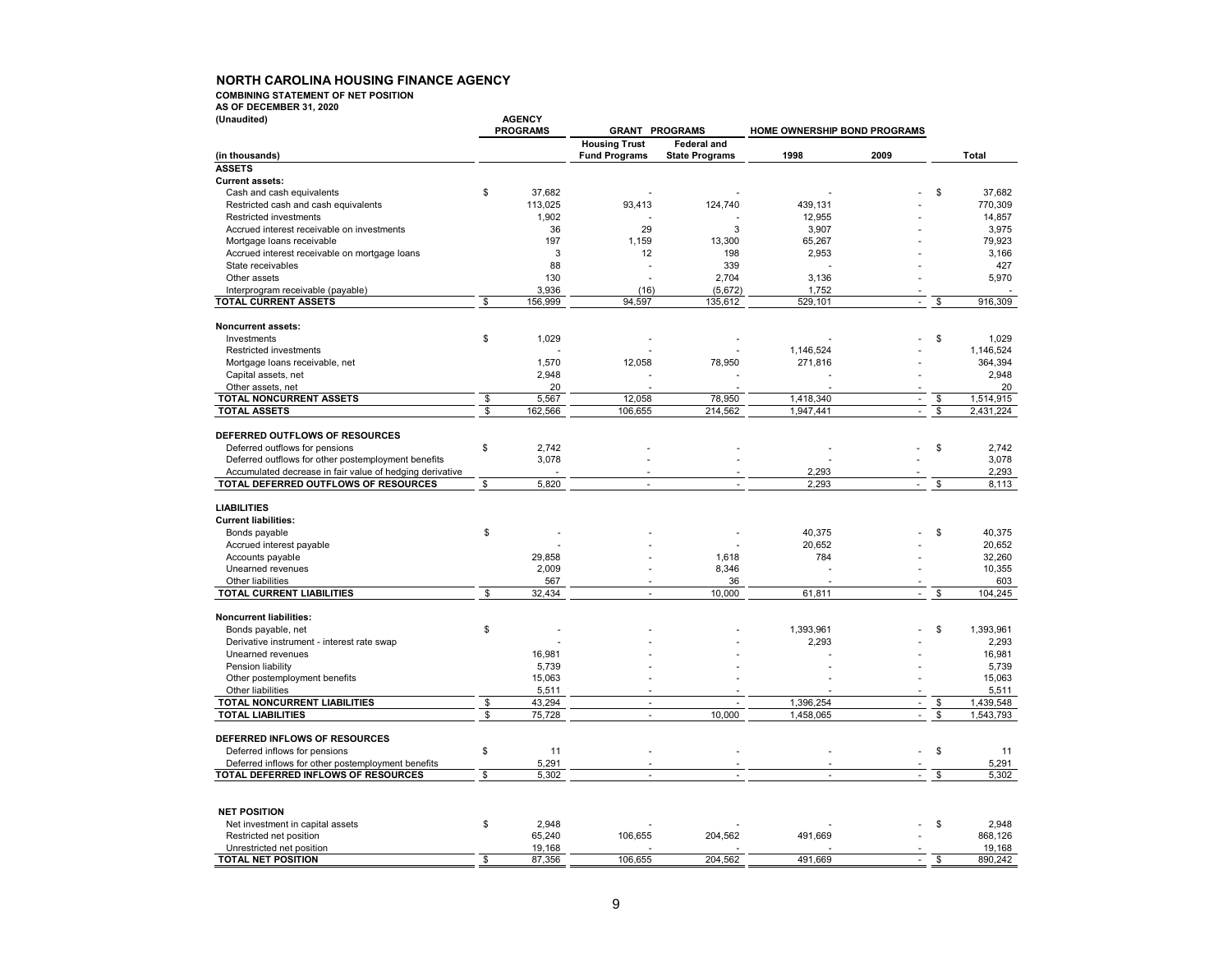#### **COMBINING STATEMENT OF REVENUES, EXPENSES AND CHANGES IN NET POSITION**

**SIX MONTHS ENDED DECEMBER 31, 2020**

**(Unaudited)**

|                                                      |                         | <b>AGENCY</b><br><b>PROGRAMS</b> | <b>GRANT PROGRAMS</b>                        |                                             | <b>HOME OWNERSHIP BOND PROGRAMS</b> |               |                         |              |
|------------------------------------------------------|-------------------------|----------------------------------|----------------------------------------------|---------------------------------------------|-------------------------------------|---------------|-------------------------|--------------|
| (in thousands)                                       |                         |                                  | <b>Housing Trust</b><br><b>Fund Programs</b> | <b>Federal and</b><br><b>State Programs</b> | 1998                                | 2009          |                         | <b>Total</b> |
| <b>OPERATING REVENUES</b>                            |                         |                                  |                                              |                                             |                                     |               |                         |              |
| Interest on investments                              | \$                      | 425                              | 321                                          | 181                                         | 21.850                              | 44            | \$                      | 22.821       |
| Net increase (decrease) in fair value of investments |                         | (53)                             |                                              |                                             | 5,061                               | 43            |                         | 5,051        |
| Interest on mortgage loans                           |                         | 12                               | 430                                          | 451                                         | 8,727                               | 605           |                         | 10,225       |
| Federal program awards received                      |                         |                                  |                                              | 96,263                                      |                                     |               |                         | 96,263       |
| Program income/fees                                  |                         | 13,037                           | 1,914                                        | 20,975                                      | 12,911                              |               |                         | 48,837       |
| Other revenues                                       |                         | 53                               | 66                                           | 195                                         | 296                                 | 10            |                         | 620          |
| <b>TOTAL OPERATING REVENUES</b>                      | \$                      | 13,474                           | 2,731                                        | 118,065                                     | 48,845                              | 702           | \$                      | 183,817      |
| <b>OPERATING EXPENSES</b>                            |                         |                                  |                                              |                                             |                                     |               |                         |              |
| Interest on bonds                                    | \$                      |                                  |                                              |                                             | 20,881                              | 862           | \$                      | 21,743       |
| Mortgage servicing expense                           |                         |                                  |                                              |                                             | 484                                 | 72            |                         | 556          |
| Federal program expense                              |                         |                                  |                                              | 101,294                                     |                                     |               |                         | 101,294      |
| Nonfederal program expense                           |                         | 1,402                            |                                              |                                             | 10,583                              |               |                         | 11,985       |
| General and administrative expense                   |                         | 9,831                            |                                              | 2,214                                       | 202                                 |               |                         | 12,247       |
| Other expenses                                       |                         | 22                               |                                              | 19                                          | 109                                 | 17            |                         | 167          |
| <b>TOTAL OPERATING EXPENSES</b>                      | \$                      | 11,255                           |                                              | 103,527                                     | 32,259                              | 951           | \$                      | 147,992      |
| <b>OPERATING INCOME (LOSS)</b>                       | \$                      | 2,219                            | 2,731                                        | 14,538                                      | 16,586                              | (249)         | \$                      | 35,825       |
| <b>NON-OPERATING REVENUES (EXPENSES)</b>             |                         |                                  |                                              |                                             |                                     |               |                         |              |
| Transfers in (out)                                   | \$                      | 10,880                           | 118                                          | (10, 998)                                   | 17,997                              | $(17,997)$ \$ |                         |              |
| State appropriations received                        |                         |                                  | 13,830                                       | 1,500                                       |                                     |               |                         | 15,330       |
| State grants received                                |                         |                                  | 10,473                                       | 24,514                                      |                                     |               |                         | 34,987       |
| State program expense                                |                         |                                  | (24, 011)                                    | (11,766)                                    |                                     |               |                         | (35, 777)    |
| TOTAL NON-OPERATING REVENUES (EXPENSES)              | \$                      | 10,880                           | 410                                          | 3,250                                       | 17,997                              | (17, 997)     | \$                      | 14,540       |
| <b>CHANGE IN NET POSITION</b>                        | \$                      | 13,099                           | 3,141                                        | 17,788                                      | 34,583                              | (18, 246)     | \$                      | 50,365       |
| TOTAL NET POSITION - BEGINNING                       | \$                      | 74,257                           | 103,514                                      | 186,774                                     | 457,086                             | 18,246        | \$                      | 839,877      |
| TOTAL NET POSITION - ENDING                          | $\overline{\mathbb{S}}$ | 87,356                           | 106,655                                      | 204,562                                     | 491.669                             |               | $\overline{\mathbb{S}}$ | 890.242      |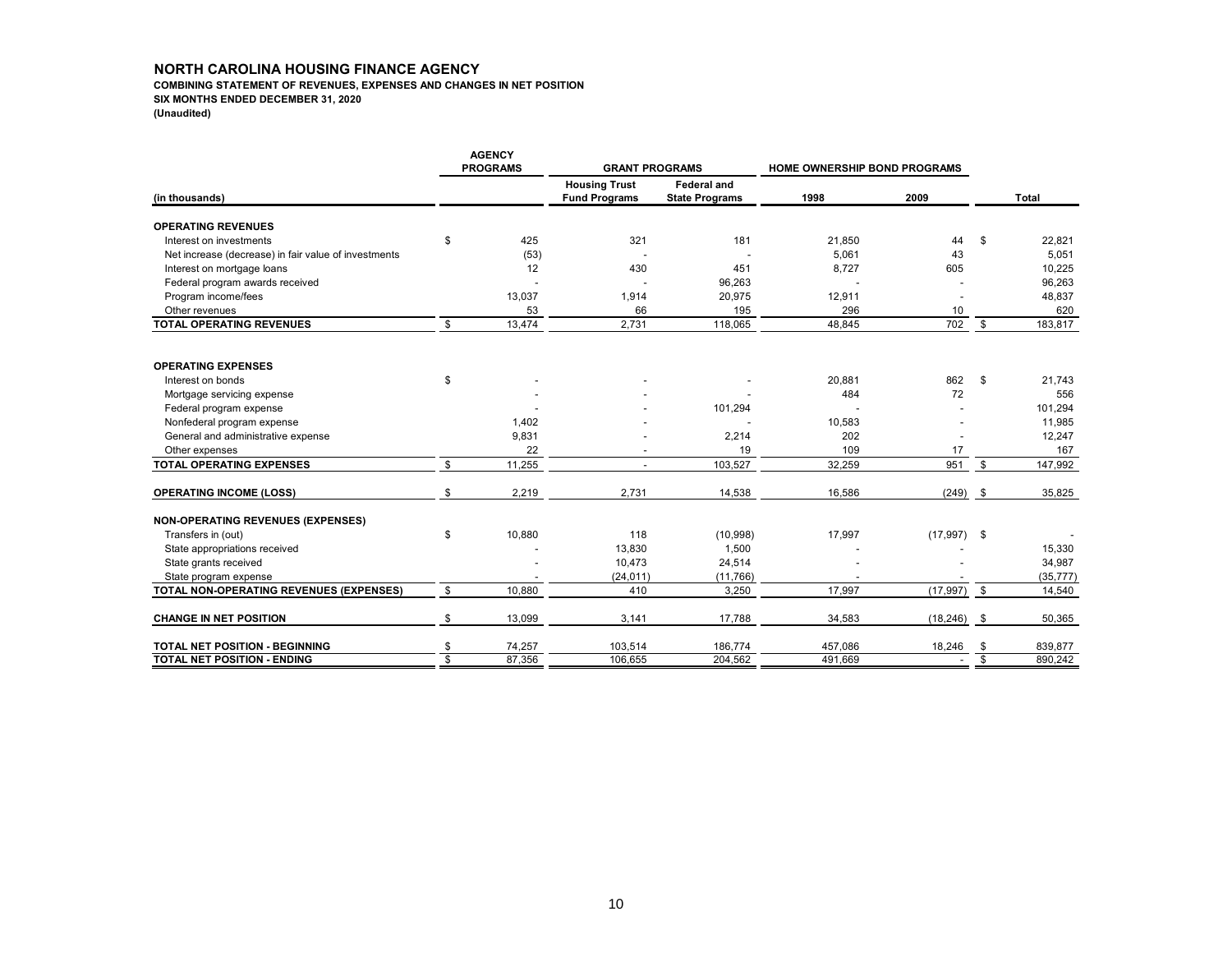**COMBINING STATEMENT OF CASH FLOWS**

**SIX MONTHS ENDED DECEMBER 31, 2020**

**(Unaudited)**

|                                                                                            | <b>AGENCY</b> |                 |                                              |                                             |                              |            |                    |                    |
|--------------------------------------------------------------------------------------------|---------------|-----------------|----------------------------------------------|---------------------------------------------|------------------------------|------------|--------------------|--------------------|
|                                                                                            |               | <b>PROGRAMS</b> | <b>GRANT PROGRAMS</b>                        |                                             | HOME OWNERSHIP BOND PROGRAMS |            |                    |                    |
| (in thousands)                                                                             |               |                 | <b>Housing Trust</b><br><b>Fund Programs</b> | <b>Federal and</b><br><b>State Programs</b> | 1998                         | 2009       |                    | Total              |
| Cash flows from operating activities:                                                      |               |                 |                                              |                                             |                              |            |                    |                    |
| Interest on mortgage loans                                                                 | \$            | 12              | 425                                          | 395                                         | 8,115                        | 1,104      | \$                 | 10,051             |
| Principal payments on mortgage loans                                                       |               | 128             | 845                                          | 9,668                                       | 32,522                       | 3,763      |                    | 46,926             |
| Purchase of mortgage loans                                                                 |               |                 |                                              | (7, 108)                                    |                              |            |                    | (7, 108)           |
|                                                                                            |               |                 |                                              |                                             | 3,697                        |            |                    | 3,697              |
| Principal payments on mortgage loans held for resale                                       |               |                 |                                              |                                             |                              |            |                    |                    |
| Federal program awards received                                                            |               |                 |                                              | 93,486                                      |                              |            |                    | 93,486             |
| Federal program expense                                                                    |               |                 |                                              | (100, 993)                                  |                              |            |                    | (100, 993)         |
| Nonfederal program expense                                                                 |               | (1,402)         |                                              |                                             | (10, 583)                    |            |                    | (11, 985)          |
| Federal grant administration income                                                        |               |                 |                                              | 4,403                                       |                              |            |                    | 4,403              |
| Program income/fees                                                                        |               | 12.807          | 1,914                                        | 15,992                                      | 12,911                       |            |                    | 43,624             |
| Other expenses                                                                             |               | 18,420          | (1)                                          | 780                                         | (914)                        | (573)      |                    | 17,712             |
| Other revenues                                                                             |               | (1,659)         | 181                                          | (339)                                       | (2, 150)                     | 814        |                    | (3, 153)           |
| Net cash provided by operating activities                                                  | \$            | 28,306          | 3,364                                        | 16,284                                      | 43,598                       | 5,108      | \$                 | 96,660             |
| Cash flows from non-capital financing activities:                                          |               |                 |                                              |                                             |                              |            |                    |                    |
| Issuance of bonds                                                                          | \$            |                 |                                              |                                             | 200,000                      | $\sim 100$ | \$                 | 200.000            |
| Principal repayments on bonds                                                              |               |                 |                                              |                                             | (70, 075)                    | (4,860)    |                    | (74, 935)          |
| Interest paid                                                                              |               |                 |                                              |                                             | (12, 697)                    | (1, 205)   |                    | (13,902)           |
| Bond issuance costs paid                                                                   |               |                 |                                              |                                             | (1,612)                      |            |                    | (1,612)            |
| Net transfers                                                                              |               | 10,880          | 118                                          | (10, 998)                                   | (55, 249)                    | (17, 131)  |                    | (72, 380)          |
| State appropriations received                                                              |               |                 | 13,830                                       | 1,500                                       |                              |            |                    | 15,330             |
| State grants received                                                                      |               |                 | 1,948                                        | 24,514                                      |                              |            |                    | 26,462             |
| State tax credits                                                                          |               | (88)            |                                              |                                             |                              |            |                    | (88)               |
|                                                                                            |               |                 |                                              |                                             |                              |            |                    |                    |
| State program expense                                                                      |               |                 | (23, 205)                                    | (11, 766)                                   |                              |            |                    | (34, 971)          |
| Net cash provided by (used in) non-capital financing activities                            | \$            | 10,792          | (7, 309)                                     | 3,250                                       | 60.367                       | (23, 196)  | \$                 | 43.904             |
| Cash flows from investing activities:                                                      |               |                 |                                              |                                             |                              |            |                    |                    |
| Proceeds from sales or maturities of investments                                           | \$            |                 |                                              |                                             | 66,595                       | 6,246      | \$                 | 72,841             |
| Purchase of investments                                                                    |               |                 |                                              |                                             | (104, 024)                   |            |                    | (104, 024)         |
| Earnings on investments                                                                    |               | 436             | 389                                          | 178                                         | 21,972                       | 84         |                    | 23,059             |
| Net cash provided by (used in) investing activities                                        | \$            | 436             | 389                                          | 178                                         | (15, 457)                    | 6,330      | - \$               | (8, 124)           |
| Net increase (decrease) in cash                                                            | \$            | 39,534          | (3,556)                                      | 19,712                                      | 88,508                       | (11, 758)  | \$                 | 132,440            |
|                                                                                            |               | 111,173         | 96,969                                       | 105,028                                     | 350,623                      | 11,758     |                    |                    |
| Cash and cash equivalents at beginning of year<br>Cash and cash equivalents at end of year | \$            | 150.707         | 93.413                                       | 124.740                                     | 439.131                      | $\sim$     | \$                 | 675,551<br>807,991 |
|                                                                                            |               |                 |                                              |                                             |                              |            |                    |                    |
| Reconciliation of operating income (loss) to net                                           |               |                 |                                              |                                             |                              |            |                    |                    |
| cash provided by operating activities:                                                     |               |                 |                                              |                                             |                              |            |                    |                    |
| Operating income (loss)                                                                    | \$            | 2,219           | 2,731                                        | 14,538                                      | 16,586                       | $(249)$ \$ |                    | 35,825             |
| Adjustments to reconcile operating income (loss) to net cash                               |               |                 |                                              |                                             |                              |            |                    |                    |
| provided by operating activities:                                                          |               |                 |                                              |                                             |                              |            |                    |                    |
| Interest on investments                                                                    |               | (425)           | (321)                                        | (181)                                       | (21, 850)                    | (44)       |                    | (22, 821)          |
| Decrease (increase) in fair value of investments                                           |               | 53              |                                              |                                             | (5,061)                      | (43)       |                    | (5,051)            |
| Interest on bonds                                                                          |               |                 |                                              |                                             | 20,881                       | 862        |                    | 21,743             |
| Non-operating mortgage loan loss                                                           |               |                 | (806)                                        |                                             |                              |            |                    | (806)              |
| Net operating transfers                                                                    |               |                 |                                              |                                             | 73,246                       | (73, 246)  |                    |                    |
| Change in assets and liabilities:                                                          |               |                 |                                              |                                             |                              |            |                    |                    |
| Decrease (increase) in mortgage loans receivable                                           |               | 77              | 1,585                                        | 2,365                                       | (40, 932)                    | 76,904     |                    | 39,999             |
| Decrease (increase) in interest receivable on mortgage loans                               |               |                 | (5)                                          | (56)                                        | (584)                        | 516        |                    | (129)              |
| Decrease (increase) in mortgage loans held for resale                                      |               |                 |                                              |                                             | 3,697                        |            |                    | 3,697              |
| Decrease (increase) in other assets                                                        |               | (1,083)         | 181                                          | (1, 495)                                    | (2, 150)                     | 892        |                    | (3,655)            |
|                                                                                            |               |                 |                                              |                                             | (235)                        |            |                    | 30,289             |
| Increase (decrease) in accounts payable and other liabilities                              |               | 27,695          | (1)                                          | 3,314                                       |                              | (484)      |                    |                    |
| Increase (decrease) in unearned revenues                                                   |               | (230)           |                                              | (2, 201)                                    |                              |            |                    | (2, 431)           |
| <b>Total adjustments</b>                                                                   | \$<br>\$      | 26,087          | 633                                          | 1,746                                       | 27,012                       | 5,357      | \$<br>$\mathbf{s}$ | 60,835             |
| Net cash provided by operating activities                                                  |               | 28,306          | 3.364                                        | 16,284                                      | 43.598                       | 5.108      |                    | 96.660             |